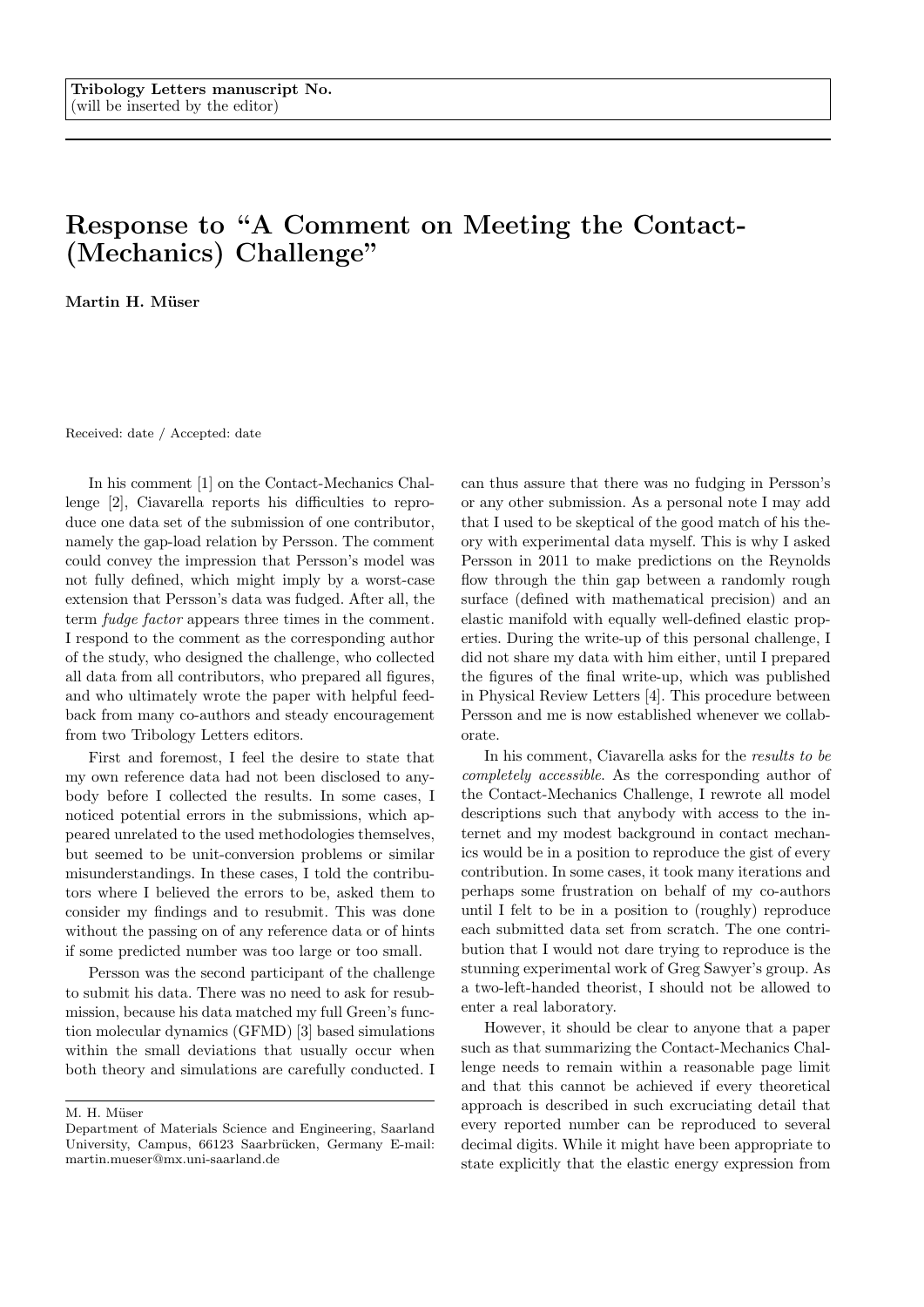Reference [5] was taken, the description of Persson theory in the Contact-Mechanics Challenge closes with a clear reference to my own work with Wang [6], where we explain and extend Persson's submission, for anyone interested in more details.

Persson's submission happens to be the only one that I recomputed (with my own, independently written code), i.e., the one that Ciavarella reports to be irreproducible. I was dissatisfied by the small number of data sets that Persson had submitted and wanted to find out for myself how well his theory works for some of the properties that he had not predicted, since my own previous tests of Persson theory had not included adhesion. I, personally, had no trouble reproducing Persson's data.

Interestingly, Ciavarella ignored adhesion and yet compared his data to calculations that included it. While the Contact-Mechanics Challenge was addressed to scientists with the ability to model adhesion – other interfacial properties are indeed much more affected by moderate adhesion than the gap-load relation  $- I$  extend the Contact-Mechanics Challenge in this response to the gap-load relation without adhesion in order to properly address the comment. Results, which deviate quite strongly from those reported by Ciavarella, are presented in Fig. 1. GFMD and Persson theory only differ noticeably in the investigated pressure range when corrections are switched off completely. This, however, is well known and the reason why Persson introduced a correction to his theory – based on comparisons to experimental data  $(!)$  – to begin with [5]. This correction factor will be touched upon again later. Here, it shall suffice to state that slightly different versions of the correction factor produce results within the line width of the Yang-Persson data set shown in Fig. 1 and that different versions of Persson theory do not deviate by 500% as Ciavarella claims it to be the case. The original Persson prediction to the Challenge (blue line) touches the GFMD data (full circles) as well as the new, independent calculation conducted for this comment (long, dashed line) at the reference pressure of  $p = 0.01E^* \bar{g}$ and at larger pressures.

It is certainly not infrequent that an attempt to reproduce data from others first fails. If these data were produced by one scientist and then reproduced independently by another (who just successfully compared his own simulations to those of the rest of the world), one would assume it to be good scientific practice to troubleshoot the code that gave contradictory results. Ciavarella chose to write a comment instead.

It is not my job as organizer of the Contact-Mechanics Challenge to troubleshoot code of people, who do not succeed in reproducing the calculations of one of the



Fig. 1 Mean gap as a function of pressure as reported in Fig. 12 of the Contact-Mechanics Challenge [2] for the GFMD reference data and Persson's submission. Two new data sets are included, for which adhesion was not included.

participants. This is why, I cannot say why Ciavarella's attempt to reproduce Persson's gap-load relation failed. When ignoring adhesion, Persson theory is mathematically isomorphic to a diffusion equation with an absorbing boundary and thereby constitutes one of the simplest, standard partial-differential equation to be solved. It should not require much prudence to code it up correctly. However, the comment contains so many deficiancies that I consider it quite plausible that Persson theory was coded incorrectly as well. The first item that could be pointed out is that insufficient care was taken to reproduce correctly the title of the paper that was commented on. Unfortunately, there are many other mistakes and false or misleading statements that need correction. Since some of his views are widespread in the field, I seize the opportunity to address them in detail.

Linearity between relative contact area and pressure. In his opening paragraph, Ciavarella claims that the Greenwood-Williamson (GW) model explains linearity between the relative contact area  $a_r$  and pressure  $p$  in an elastic contact between nominally flat surfaces. It does so at best up to extremely small relative contact areas of  $O(10^{-4})$  [7], while careful simulations of well-defined Gaussian surfaces (thus reflecting the conditions for which GW was constructed) reveal linearity up to  $O(10\%)$  according to the relation  $a_r = \kappa p/E^*\bar{g}$ . Here,  $\kappa$  is a unitless prefactor, which turns out close to two,  $E^*$  is the contact modulus, and  $\bar{g}$  is the root-mean-square gradient of the surface [8,9]. For  $a_r$  exceeding 10%, corrections of order  $O\{(p/E^*\bar{g})^3\}$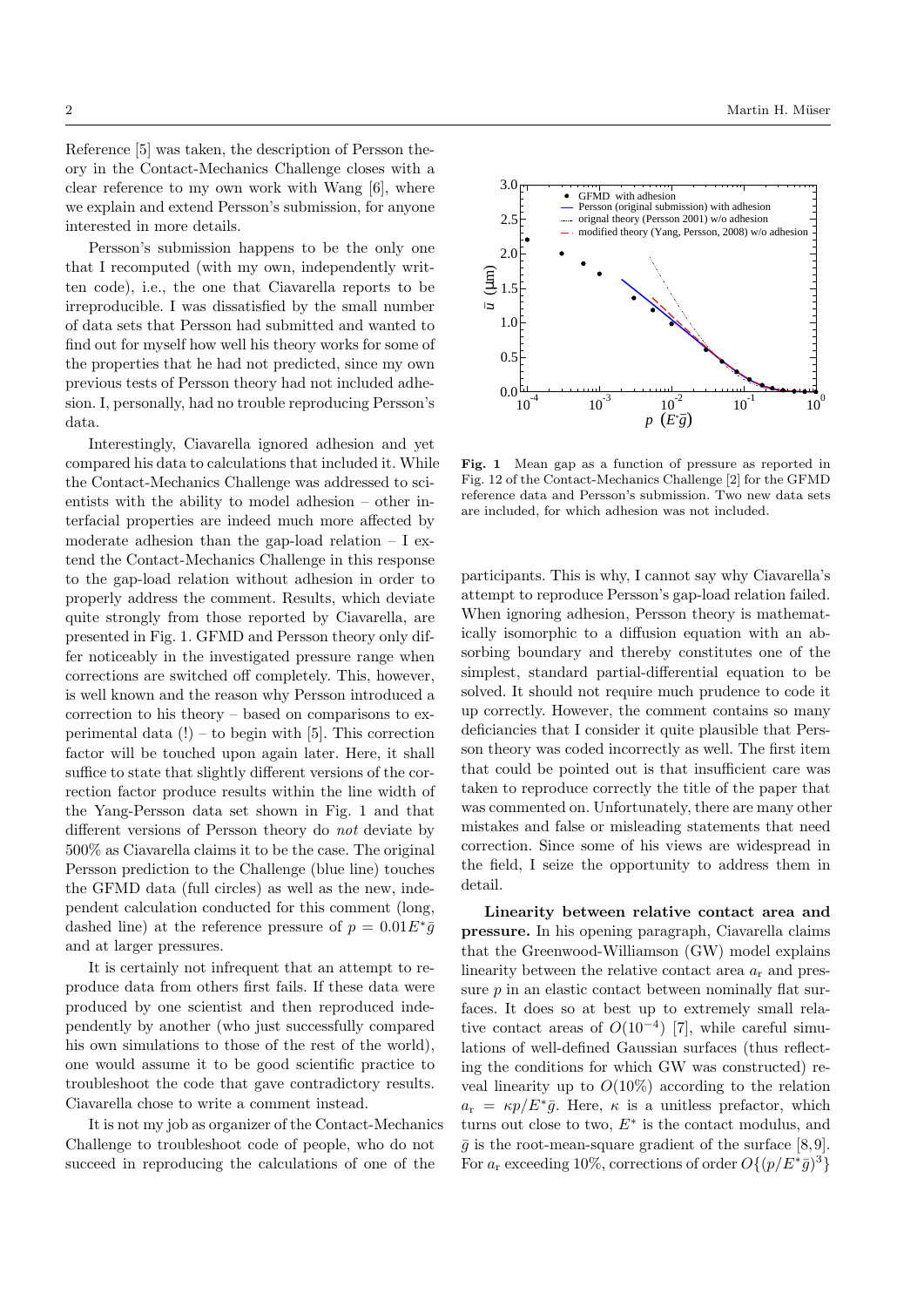become noticeable  $[8, 9]$  – in full accordance with Persson theory.

In contrast, the prefactor relating  $a_r$  and p in the GW model disappears with the root of the standard deviation of the peak heights  $\sigma_h$  [10] (I thank Ciavarella for pointing out the reference to me). This is why  $\kappa$ becomes arbitrarily small in the limit of macroscopic surfaces. However, there is a well-defined limit for the proportionality coefficient when  $\sigma_h$  tends to infinity, as can be concluded, for example, from Fig. 2 in Ref. [9]. Thus, while GW might result in a linear  $a_c(p)$  relation, the prefactor is not meaningful, and, as such, no serious scientific paper or comment should claim the GW model to explain linearity between contact area and load in elastic contacts – even if modification of the GW theory  $[11, 12]$  – which are qualitative in nature rather than corrective factors of order unity – are consistent with a linear  $a_c(p/E^*\bar{g})$  relation at small p. I would always thank Greenwood for important contributions to contact mechanics. However, I do not see that GW has any predictive ability, even if the GW paper has guided our intuition for more than five decades and rightfully deserves credit for having opened up a new field of study.

False use and false interpretation of Persson theory. Ciavarella claims that a normal reader gets the impression when reading Persson, that (that) equation (no number given, but Ciavarella meant to refer to his equation 1, which relates pressure and mean gap) should indeed hold for pure power-law spectra without roll-off. I am not sure what a normal reader is and I somehow doubt that a good tribologist can be or even should be normal. However, an intelligent reader would only use the equation under those circumstances for which it was derived, i.e., when there are many decades of wave vectors on which the surface-height spectrum exhibits power-law scaling and also restrict its applicability to the appropriate pressure range. The used ratio of  $q_s/q_r = 200$   $(q_{s,r}$  being the wave numbers associated with the short-wavelength cutoff and the roll-off, respectively) could simply not be enough for the equation to be very accurate. More importantly, the honest scientist, who had carefully studied Yang and Persson (2008) [13], would not claim that a normal reader could believe Persson's asymptotic  $p(u)$  equation to be generally applicable. Yang and Persson explicitly write in their paper [13]: For this reason it is important to accurately describe how  $U_{el}$  depends on  $P_p(q)$  for all p, even if one is only interested in the relation between  $\bar{u}$  and p for very small p. Not only intelligent but also normal readers would use the  $p(u)$  relation with caution and abstain from writing a comment that it produces inaccurate numbers.

A normal, fair-minded reader might not write either that ...require a number of "corrective or fudge factors", as Wang  $\mathcal C$  Müser  $\lbrack 3\rbrack$  themselves discuss at some length, when the word *fudge* was not used in the cited paper and the authors clearly emphasized that a single corrective term remained of order unity.

Approximate nature of Persson theory. In his comment, Ciavarella writes: Persson's theories remain always approximative. It is not clear to me whether he meant to convey that Persson's theory cannot be corrected such that it becomes an exact theory, or, that Persson claims his theory to be correct, but I am telling you that it is not. Neither claim would be correct. I demonstrated a decade ago that Persson's approach reflects the leading-order terms of a rigorous perturbation theory (in form of a cumulant expansion) for linearly elastic systems [14]. The approach implicitly contains a recipe for how to correct the theory for the case where there is correlation. Since this recipe implies the coupling of the displacements at different wave vectors, it may not be practicable. The work did however reveal that Persson theory can be corrected systematically and thereby turned into an exact theory. In addition, I am not aware of a publication where Persson claims his theory to be exact – unless for full contact, which had been solved before.

In this context, but also because Ciavarella so heavily criticizes at various instances the use of fudge factors (in fact, Persson usually only uses one coefficient, which has remained pretty constant over time, while a true fudge factors would get adjusted for each new prediction), I wish to remind the reader that Persson theory is a renormalization group approach. Kenneth Wilson was awarded the Nobel prize in physics for his work on critical phenomena using the renormalization group (RG) in 1982. It is probably fair to say that Wilson's RG work, together with that of Fisher and Kadanoff, is the most influential work in statistical physics of the post Boltzmann-Einstein-Langevin area. In many RG approaches, including those pursued by Widom, Fisher, and Kadanoff, the main goal is to identify correct functional forms and correct exponents. A precise determination of prefactors is often not possible. Yet, Persson's approach can be turned into a quantitative theory with the help of a single coefficient of order unity. I, personally, find it quite amazing that such a minor fine tuning turns a rather simple RG theory into something that carefully working scientists can now use as a quantitative tool for the study of a rather complex problem. In retrospect, it is surprising that it took so long until the usefulness of RG was successfully applied to tribology and it is revealing how much difficulty many in the community have to apply it correctly.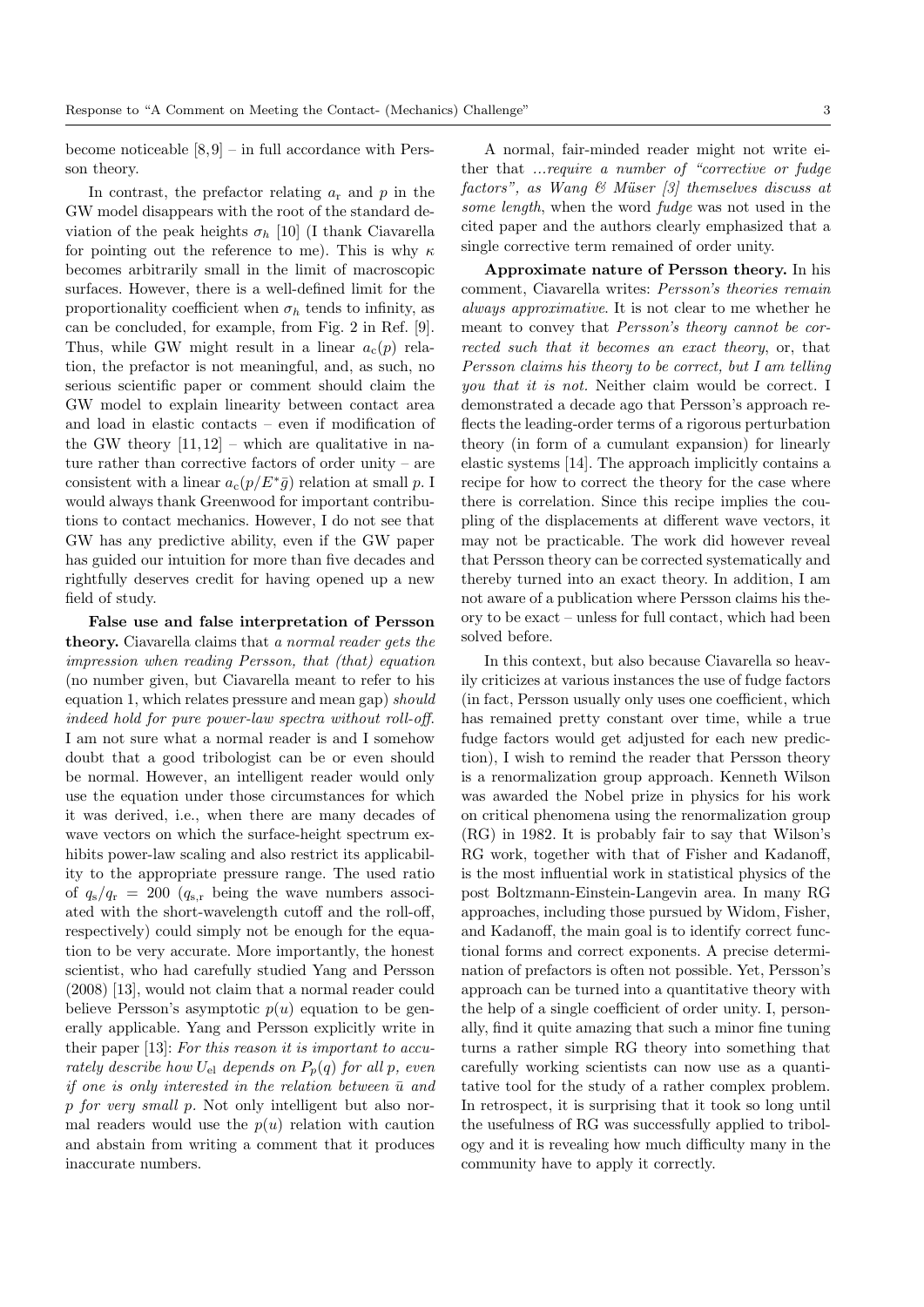Use of the random-phase approximation. In the opening paragraph, Ciavarella comments that these efforts focusing on roughness remain largely academic. Since I do not assume that Ciavarella intends to discredit all of linear elasticity with or without adhesion (Hertz, Johnson-Kendall-Roberts, Maugis, etc.) as a mere academic exercise, the comment can only be a criticism of the models for roughness, in particular the random-phase approximation (RPA) defined further below. While I do not dare to contradict his assessment that I may have indulged myself in this academic exercise in the past!, it might be wise to only speak for oneself. This also holds for comments such as tribology remains too complex for quantitative modeling. As long as ten years ago, the contact mechanics of aluminumsilicon surfaces with quite complex surface topographies deviating substantially from self-affine scaling, could be studied very accurately with computers that were less potent than today's smart-phone processors [15]. Yet, interesting results were found: Small variations in the concentration of the silicon content induced significant changes of stress distribution functions on both the mesoscale and the microscale. Moreover, the tail of the stress distributions showed an exponential decay at large stress rather than Gaussian scaling, which is found for randomly rough surfaces. I mention this to demonstrate my willingness to identify shortcomings in Persson theory or in the assumptions that it is based on.

I feel that the reasons why relatively simple model topographies were used in the Contact-Mechanics Challenge – although it would have been an easy matter to consider an experimentally measured profile instead – are sufficiently well explained in the original literature. Yet our choice keeps drawing criticism beyond Ciavarella's comment. Several people (whose names I forget) have suggested that it would have been more meaningful to base the surface topography on the Weierstrass function. It is sometimes used to model self-affine surface roughness, for example, in Ciavarella's most cited paper [16]. The main reason why I find it to be a poor choice is that it does not look so much like a real surface.

In order to put readers in the position to judge to what extent various computer-generated surfaces resemble reality, Figure 2 shows various cross-sections. They include: (i) a deterministic Weierstrass function, (ii) a randomly rough surface satisfying the RPA, (iii) a sandblasted glass surface, and (iv) a concrete surface consisting of sand particles with binder, which is made smooth at the top during production. Curves (iii) and (iv) are courtesy of Bo Persson. Their measurement is described in Ref. [17]. Since linear elasticity is a scale-

free theory, units do not do anything for a qualitative assessment. This is why different profiles were rescaled so that similar features appeared at similar positions in the graph. Readers are invited to look up the literature or take their own line scan with their preferred method to double check what other typical surface scans look like. Ref. [18] summarizes spectra of a wide variety of surfaces, which all look qualitatively similar to the one set up for the Contact-Mechanics Challenge.



Fig. 2 Line scans of different surface realizations.

There are three main reasons why RPA surfaces look more like real surfaces than Weierstrass does. (i) The phases of  $\tilde{h}(\mathbf{q})$  – the complex Fourier transform of a height profile – are uniformally distributed for any surface that is statistically homogeneous (but not necessarily unworn or isotropic). This is why the RPA assumes a uniform distribution as well. In the Weierstrass function, all phases are exactly equal to zero, which turns the profile into a pure cosine transform, i.e., it breaks the translational invariance to the largest possible degree while still showing the usual self-affine scaling of the height-autocorrelation function. The RPA assumes that there is no stochastically relevant correlation between the phases of different  $h(\mathbf{q})$  at all, which, certainly can be an approximation. (ii) Real surfaces and the challenge surface are two dimensional, while the Weierstrass function is only a one-dimensional realization. Although two-dimensional generalizations of Weierstrass look intriguing, they appear even more artificial than their one-dimensional versions. (iii) In reality, different q-vectors have equal a-priori weight. This was our main motivation to discretize the wave-vector components on an equidistant grid, leading to a quasicontinuous distribution of q vectors. The spectrum of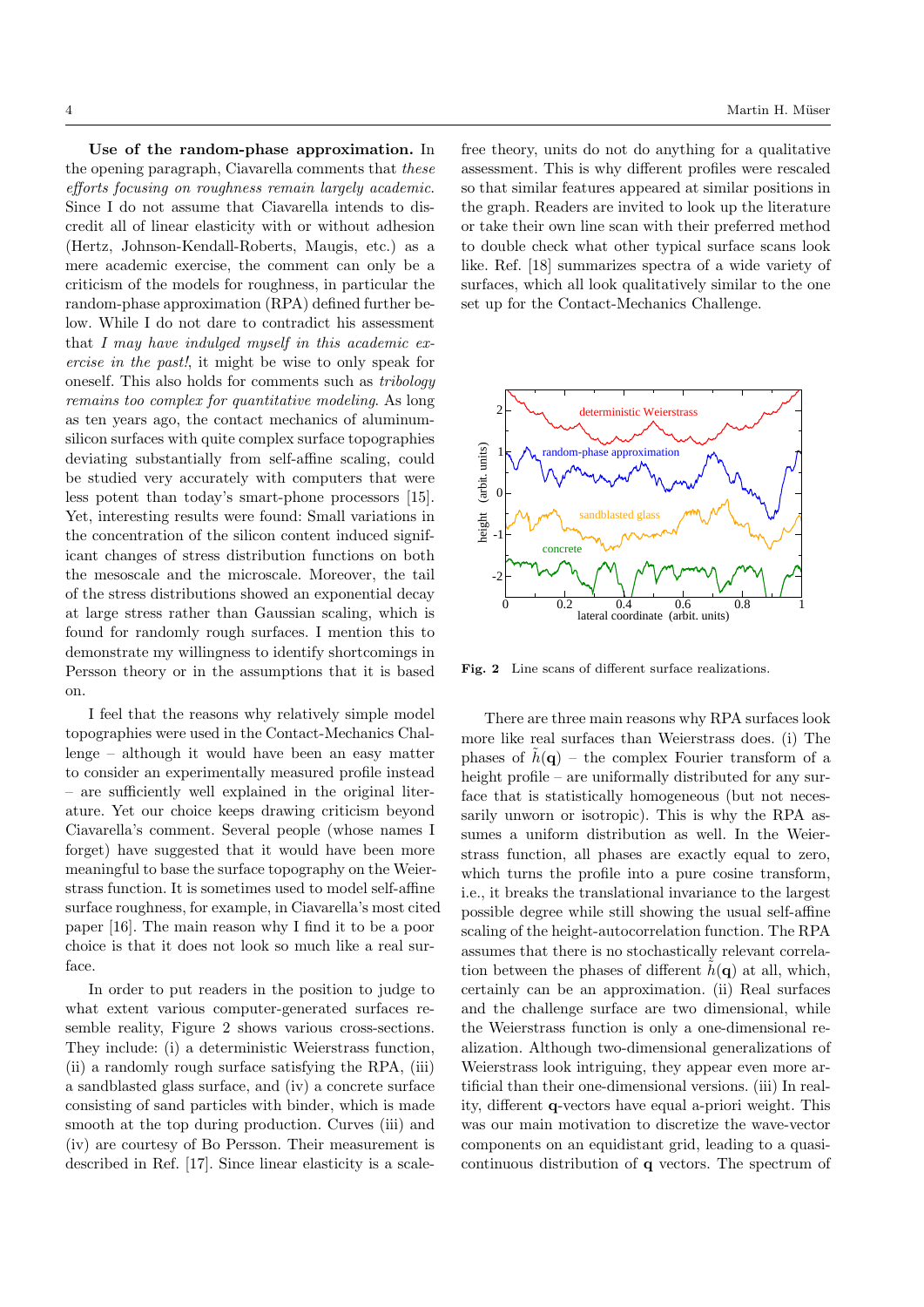the Weierstrass function is designed such that the spacing between adjacent  $h(q)$  peaks increases exponentially with the wave number  $q$ . Thus, the Weierstrass spectrum is a discontinuous rather than a quasi-continuous function of  $q$ , while any technical surface has a continuous height spectrum. For these reasons, it remains a mystery to me why the study of a Weierstrass profile should add more insight for real systems than that of a profile satisfying the RPA.

While the RPA profile and the sandblasted glass appear rather similar, the concrete surface has some deep troughs, as many other polished surfaces do, which are ignored by any RPA profile. A naive interpretation of Persson theory, or potentially other theories that take the height spectrum as input, is then not meaningful. However, any creative scientist would simply adjust the theory to a given problem and not deem a theory useless, just because he cannot see use or generalize to use it properly. For the given polished surface, two simple possibilities immediately arise. In a first step, the height or even better the height-difference autocorrelation function  $C_{\delta h}(\Delta r)$  could be deduced on, say, only the top 50% of the surface and the spectrum be obtained through a Fourier or Hankel transform of  $C_{\delta h}(\Delta r)$  in a second step [19, 20]. Alternatively, a true multi-scale method could be used. For example, a boundary-value method solves the problem on a coarse scale and Persson (or some other spectral) theory is applied locally. This would be a procedure similar to  $FE^2$ , or, to the strategies [21, 22] pursued by the Carbone group and the Jackson group in the Contact Mechanics Challenge.

## The role of the "thermodynamic limit".

Ciavarella writes: Persson's theory is a "thermodynamic limit", but a tribologist may not know what this implies, and  $[7]$  is never quite clear about this approximation. One could state – loosely based on Gertrude Stein  $[23]$  – theory is a theory is a theory, but how can a theory be a thermodynamic limit? Also, I am quite confident that most tribologists can type the words "thermodynamic limit" and "wiki" into a search engine if they do not know that thermodynamics is a theory for large particle numbers. The first sentence in the Wikipedia page on the term "Thermodynamic limit" (Nov 15, 2017) reads The thermodynamic limit  $\ldots$  is the limit for a large number N of particles.

In the context of contact mechanics, it should be immediately clear that a large number of particles implies a large number of asperities in contact. In other words, making a theory for the thermodynamic limit is an attempt to predict the contact mechanics of a representative surface element. The questions when a contact is large enough to be considered representative and how to apply Persson theory when finite-size effects come into play are very well discussed in the literature [24] and this work has been cited by Ciavarella. The approach to the thermodynamic limit has also been considered numerically  $[8, 9, 24]$  and was found to be quite rapid – as in Persson theory or other RG approaches. It is unclear why Ciavarella nevertheless writes ... never quite clear about this approximation and also why he objects to the study of representative surface elements in Persson theory but not in his own or other GW-based work?

Final remarks. Ciavarella's comment opens with the assessment that "Meeting the Contact-Mechanics Challenge" [1] is a very useful and tremendous effort and closes with expressing his hope that his comment is a useful contribution to this debate. Yes, conducting the Contact-Mechanics Challenge was a tremendous effort and I thank Ciavarella for recognizing that. However, because of his comment, I now know that it has not reached the goal that I originally had in mind.

The reason why I set up the contact-mechanics challenge was to create a counter weight to the many, meaningless studies, which are now published, in particular, but not exclusively, in high-impact journals. A journal such as Tribology Letters, in which the editorial board consists of active and knowledgeable scientists, was – and still is – an excellent choice for such an endeavor. The intent was to show that most of the people making big claims in contact mechanics are not in a position to perform real predictions. The hope was that scientists would recognize what approach is reliable and to potentially entice some degree of self reflection.

The fact that Persson – as any other challenge participant – had the courage to make a true prediction on a rather complex problem and that his prediction matched all quasi-exact methods almost flawlessly apparently did not impress Ciavarella. Yet, Ciavarella, who did not contribute to the challenge, judged from a safe distance, the conclusions are less strong than they seem. If true predictions and their rigorous tests no longer matter in the sciences, where do they matter?

It seems as though it frequently suffices to write something negative about an undesired theory to get endorsed by a referee – a process, which reminds me of Sokal's hoax, in which he unmasked poor refereeing standards in the social sciences. If a comment failing desirable scientific standards were an accident, it would not be a problem. However, it is anything but a rare event and the Contact-Mechanics Challenge obviously did not succeed in impeding the dissemination of meaningless contributions. Instead, we may expect that more studies will appear, in which conclusions on non-representative surface are falsely claimed to matter for macroscopic systems.